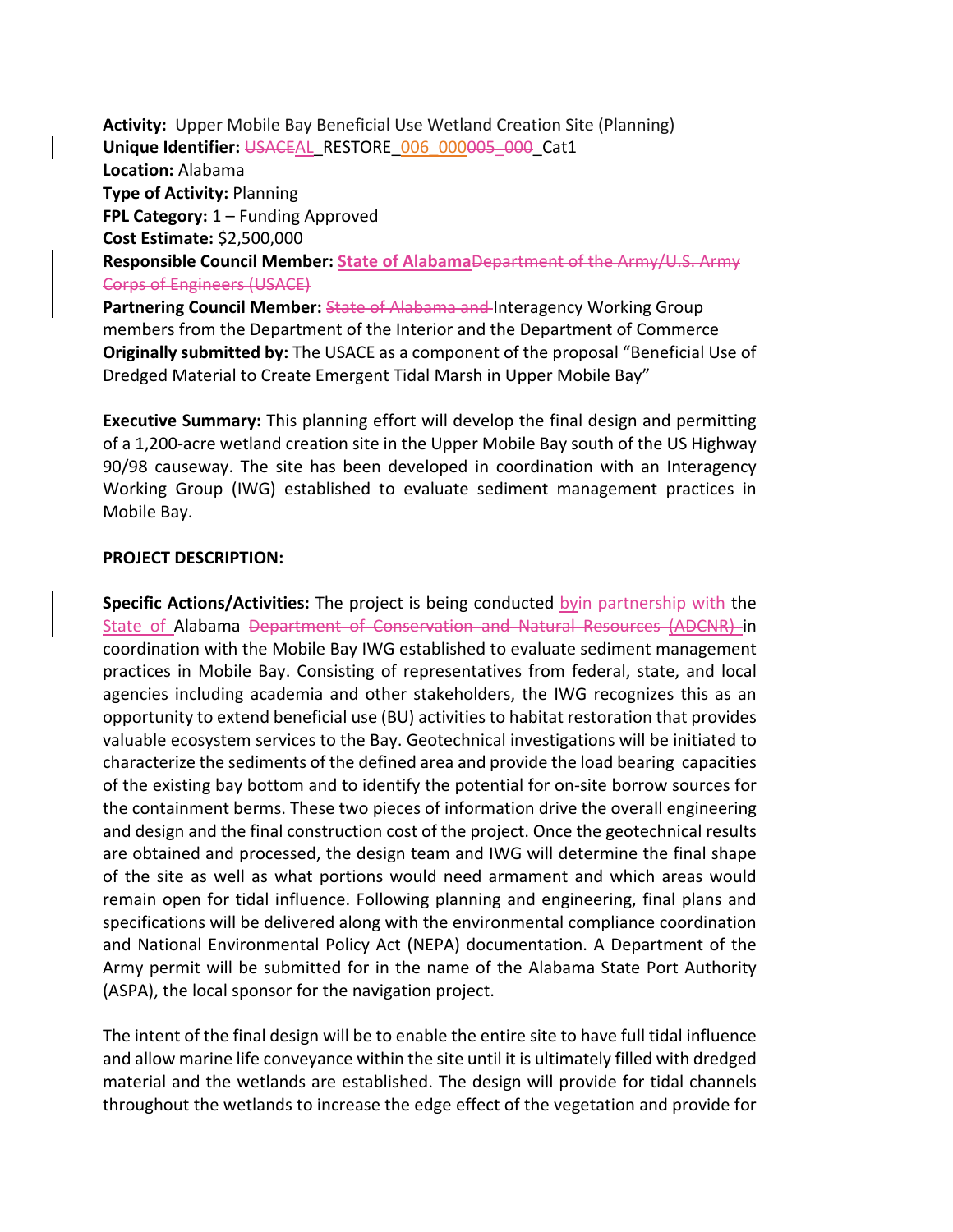appropriate spawning grounds for native estuarine species.

**Deliverables**: Geotechnical investigation for selection of the final project footprint, preliminary design, environmental evaluations, monitoring and adaptive management plan, NEPA compliance documentation, water quality and coastal zone consistency certifications, Department of Army permit application, Final plans and specifications.

**Ecological Benefits/Outcomes and Metrics:** The Mobile Bay and Mobile Harbor navigation channels are terminal repositories of sediments transported downstream from several riverine systems and consists of mostly fine grain sediments. Establishing BU and other environmentally acceptable alternatives within the Bay would contribute to much-needed conservation of various ecological resources that exist in the Bay system and for estuarine habitat restoration through the beneficial use of dredged sediments. If fully implemented, approximately 1,200 acres of habitat would be created and over \$200M leveraged. Creating emergent tidal marsh in the upper Mobile Bay would produce productive habitat that provides valuable ecosystem services to the Mobile Bay. It is anticipated that submerged aquatic vegetation (SAV) would become established along the protected shorelines of the containment berms and open areas of the marsh cells. Creating the tidal marsh would accomplish restoration and protection of the natural resources, ecosystems, fisheries, marine and wildlife habitats, and coastal wetlands of the Gulf Coast region. Additionally, this project would directly benefit state or federally listed threatened and/or endangered species such as the Gulf Sturgeon, Alabama Red-Belly Turtle, and West Indian Manatee. By conducting this project, sediments which have traditionally been removed from the Mobile Bay littoral transport system would be placed back into the natural sediment system and used for habitat restoration. Additionally, construction of the project would reduce the need for additional upland disposal areas, the construction of which has traditionally impacted large acreages of wetlands and uplands. Secondary ecological benefits would cumulatively accrue through the improvement of water quality in the upper bay area and the provision of nursery habitat for coastal and marine species.

# **Leveraging and Co-Funding:**

o **Co-funding:** If fully implemented, cost savings from the placement of dredged material into the constructed containment site over the life of the project should reach \$200M based on typical costs of \$3.50 per cubic yard for federal and \$20 per cubic yard for local dredging projects. o **Building on prior or other investments:** This project builds upon approximately \$500k of prior planning and other investments by the ASPA, USACE, and others as members of the IWG including extensive modeling and sediment transport studies of Mobile Bay, and cultural and SAV investigations of the 1,200 acre site. In addition, this project builds upon other ongoing sediment management efforts within the Mobile Bay system including filling of anoxic dredged holes in the bay and thin-layer placement of dredged material.

**Duration of Activity:** Geotechnical investigations will begin immediately following receipt of funds and the entire study will be complete within 18 – 24 months.

**Life of Activity:** Life span, if implemented, is expected to be a minimum of 50 years.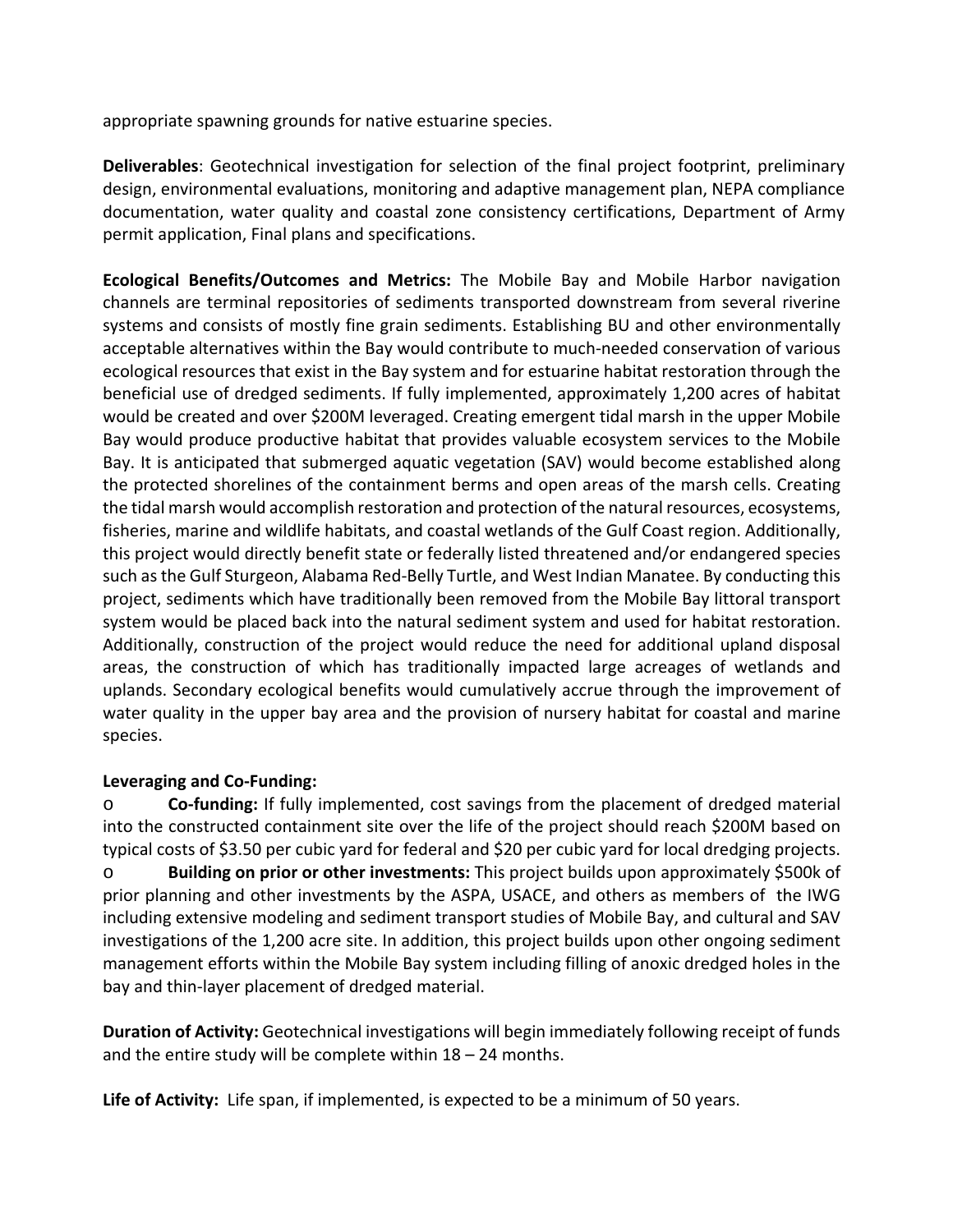### **RESPONSE TO SCIENCE REVIEWS:**

**Comment:** The overarching comments from the science reviews of the original proposal indicated that additional information would strengthen the proposal, this included providing more peerreviewed studies associated with beneficial use and the methods, information on the budget, potential ecological benefits (if implemented), information on the potential risks (if implemented), measures of success, and a more complete description of containment alternatives.

# **Response:**

*Budget:* The cost to transport the coarse grain sandy material from upland disposal areas on the Black Warrior – Tombigbee River is approximately \$18-\$23/CY, plus an additional \$2M for equipment to build/place the 1,200-acre emergent tidal marsh. Cost for construction management and District support for a project of this magnitude is approximately 4% (\$1M). Typically, the USACE Operations Division spends \$3.5/CY to dredge the Mobile Bay navigation channel adjacent the 1,200-acre project in addition to the cost to mobilize and demobilize the attendant and disposal area plant each event. Alabama State Port Authority (ASPA) and private interest in the Mobile Harbor area typically spend approximately \$20/CY to dredge and handle their maintenance dredge material. These are average costs and it should be noted that at least one private user of the Mobile Harbor recently paid a reported \$200/CY because of the small quantity of dredged material to be removed. Using the average costs for dredging and disposal the approximate costs savings by providing the containment feature and allowing Federal Navigation material, assuming 90% participation by USACE and 10% ASPA/private, would reach

\$200M over the next 25 years. Additional maintenance funding (as needed) from both USACE and ASPA would be used to internally manage the fine-grained sediment in order to establish proper elevations for the marsh substrate and repair containment structures when needed. These management costs (adaptive management) of the fine-grained sediment for the 1,200- acre site could range from \$500K to \$1M annually. For every dollar of Restore funds spent, there would be approximately \$8-\$9 spent by others towards the project, not accounting for inflation over the next 25 years.

*General Takeaways:* This project has been planned by Mobile Bay Interagency Working Group beginning in 2011 as part of an overall effort concerning beneficial use of dredged material within the Bay system. This is a collaborative effort looking at the management of fine-grained sediments. The Alabama State Port Authority has the leverage to assess placement fees for private entity use that would be applied towards site maintenance and marsh creation.

*Other Related Projects*: The proposed project builds on the experience and successes of similar projects that have been implemented by the Mobile District using dredged material from navigation maintenance. An additional project that that has beneficially utilized dredged material is Macky Island in Florida (please see additional details in the RESPONSE TO SCIENCE REVIEWS for the Activity Deer Island Beneficial Use Site (Implementation) with the Unique Identifier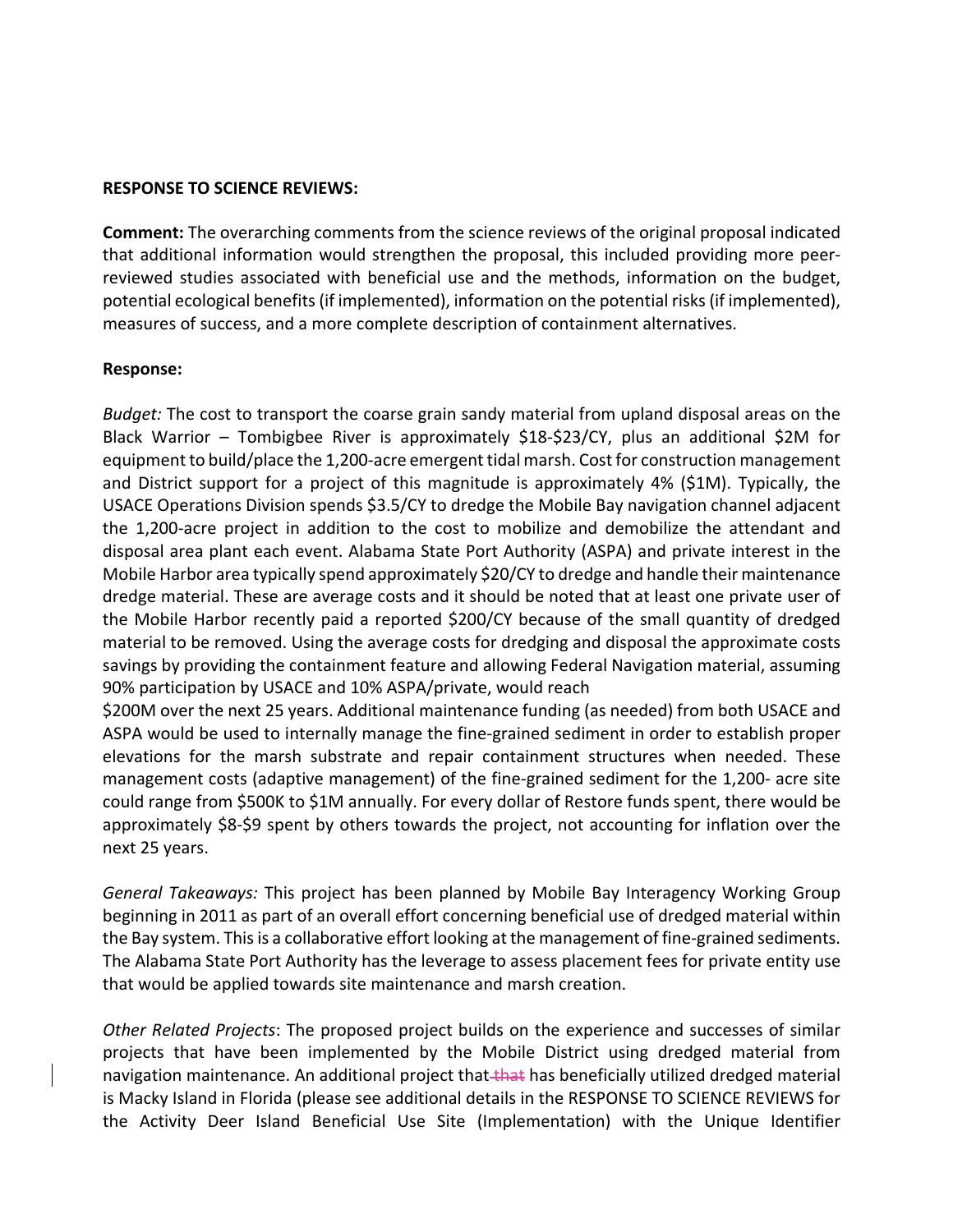## USACE\_RESTORE\_004\_000\_Cat1 in Appendix E).

*Measures of Success*: A monitoring plan would be developed by an interagency working group to monitor environmental conditions created from implementation of the BU site throughout the construction and implementation phases. A coordination team would be assembled to continually reassess the monitoring plan to determine if the desired tidal marsh creation objectives are being achieved and adapting the monitoring plan to resolve any new issues that may arise. The purpose of the monitoring plan would be to manage the BU site in an environmentally sustainable manner. The State of Alabama Corps would compile a monitoring database for use on this and other similar projects along the Gulf coast. Monitoring would be conducted for a period of time as recommended by the IWG following the first phase of operation including the initial berm construction.

Prior to use of the disposal sites, the Corps has already conducted pre-disposal surveys to determine the bathymetry of the aquatic area and surroundings. This data would be used as a baseline for comparisons of future monitoring information. During construction and disposal operations, turbidity would be monitored to insure compliance with turbidity requirements regulated by the state. Following placement activities, the State of AlabamaCorps would conduct surveys to evaluate and document changes to containment structures and bay bottom elevations. Photographs would be taken within and around the site to present any temporal changes. This data, in combination with the hydrographic surveys, would be utilized to assess the disposal area stability. The State of Alabama Corps would implement any adaptive management strategies to address uncertainties if the data shows it to be necessary, to insure success of the project. The monitoring plan would establish success criteria relating to but not limited to marsh vegetation growth as well as bird and fish usage.

*Containment Alternatives*: It should be noted that phase I involves finalizing the planning and design of the BU site. The type of containment alternatives would be an important outcome of this planning process. All viable containment methods and structures would be considered in this phase of the project based on the final size, location, and geotechnical properties of the site.

*Sediment Management Studies*: Please see additional details in the RESPONSE TO SCIENCE REVIEWS for the Activity Deer Island Beneficial Use Site (Implementation) with the Unique Identifier USACE\_RESTORE\_004\_000\_Cat1 in Appendix E.

#### **ENVIRONMENTAL COMPLIANCE:**

Council approval of funding for this activity will not involve or lead directly to ground-disturbing activities that may have significant effects on the environment individually or cumulatively, nor does it commit the Council to a particular course of action affecting the environment. The Council has considered potential extraordinary circumstances, including potential negative effects to threatened and endangered species, essential fish habitat, Tribal interests, and/or historic properties, where applicable, and has determined that no such circumstances apply. Accordingly, the Council has determined that this activity is covered by the Council's National Environmental